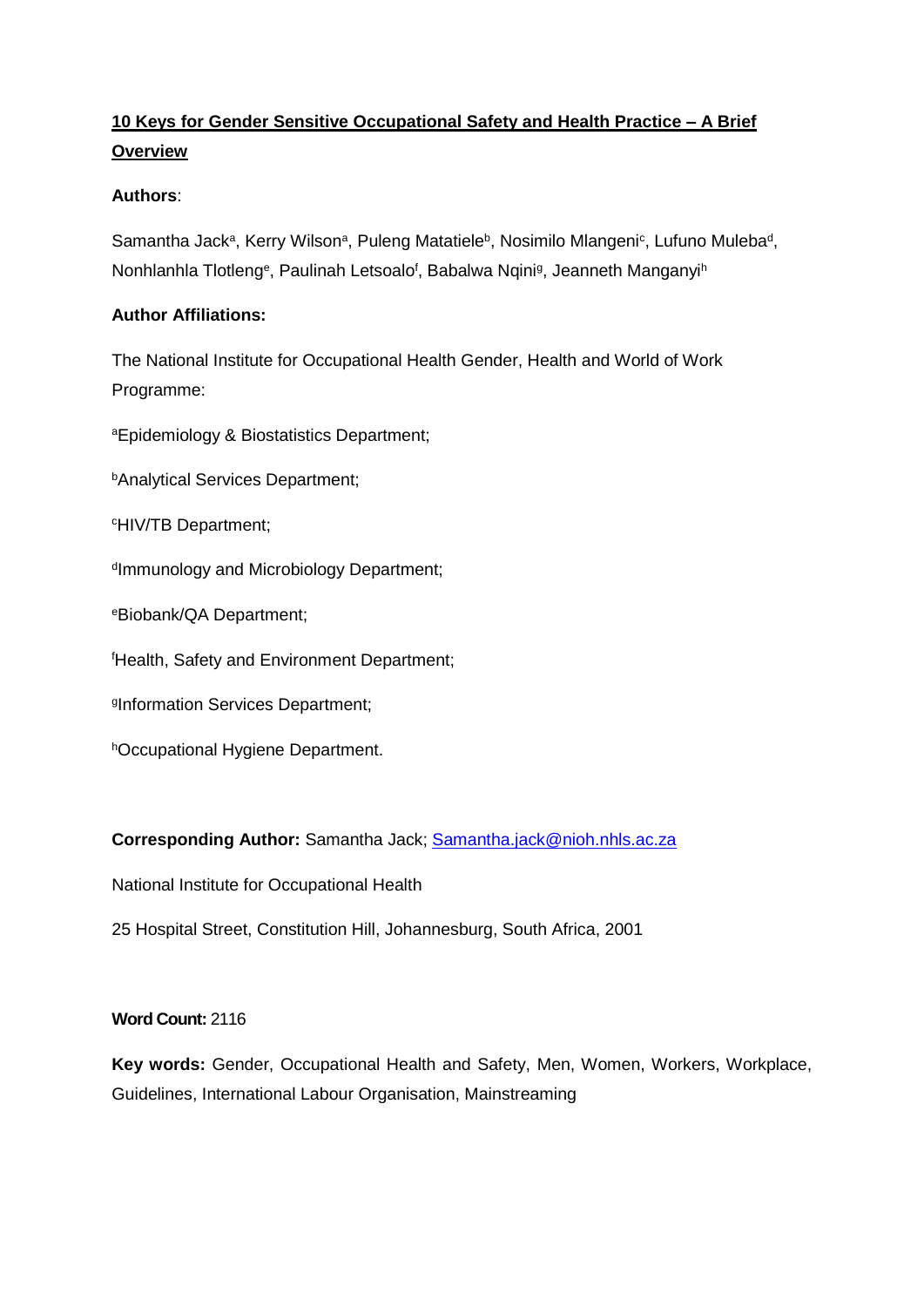## **Introduction**:

Acknowledging the differences between men and women workers in terms of their societal roles, expectations, responsibilities, biological differences and employment patterns plays a key role in identifying the different physical and psychological workplace risks they may each be exposed to<sup>(1)</sup>. In order to create more comprehensive and effective Occupational Safety and Health (OSH) policies and prevention strategies the International Labour Organisation (ILO) has created ten key guidelines to mainstream gender in the workplace. This article provides a brief overview of these gender-sensitive OSH guidelines in celebration of the National Institute for Occupational Health's (NIOH) 60<sup>th</sup> anniversary and the launch of the NIOH Gender, Health and the World of Work Programme.

#### **Guideline 1**

# **Taking a gender mainstreaming approach to reviewing and developing occupational safety and health legislation**

Other than in very specific areas, most current laws on OSH are gender-neutral (sometimes even gender-blind), i.e., they do not distinguish between women and men's jobs or biological differences based on the assumption that the law will equally apply to all workers. Work place equality legislation in South Africa<sup>(2)</sup> has done away with protective regulations which were considered a restriction to women's opportunities for participation in paid employment. There are however two considerations to be taken into account, namely: 1) In developing countries restrictive legislation providing protection for women from extreme working conditions and violence is warranted; 2) Gender-blind legislation may overlook gender differences in exposure to hazards and risks; hence the need for a gender-sensitive health and safety approach which assesses risks with a gender perspective and encourages adoption of preventive measures sensitive to the individual needs of both sexes.(3)

### **Guideline 2**

## **Developing OSH policies to address gender inequalities in OSH practice**

Gender differences need to be considered when developing occupational health and safety policies and strategies. Policies that are not gender sensitive re-enforce the existing inequalities between males and females<sup>(1)</sup>.

Gender neutral policies assume that workplace interventions will be as effective for men as for women - which is not always the case. The national authorities that are responsible for developing OSH policies need to take into consideration that men and women are exposed to different risks, and may react differently to the same risks because of their different biological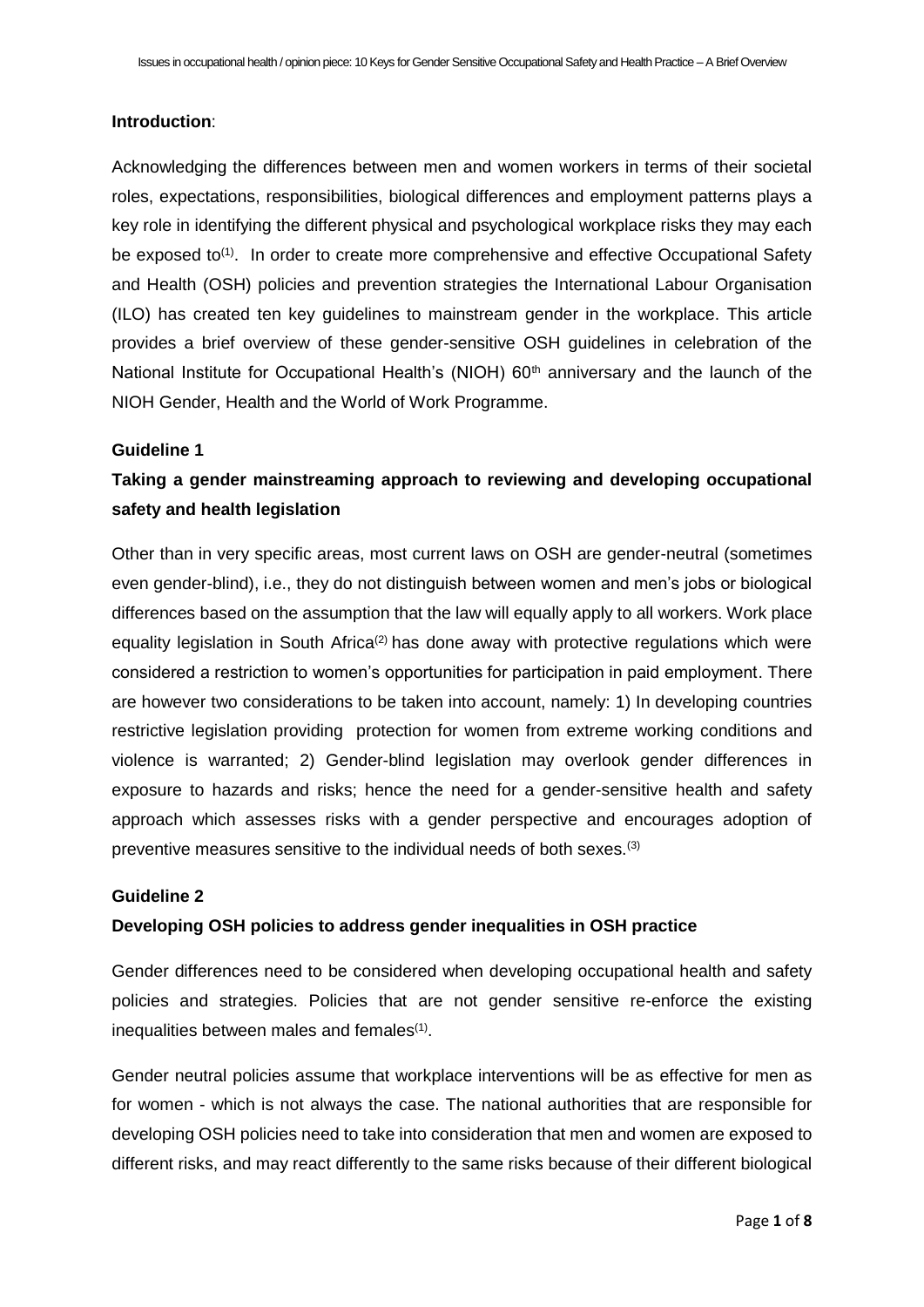make-up; their representation at work, as well as their living conditions, cultural context and gender roles should be taken into account. All these considerations should be clearly be addressed in the policies.

In the South African context many OSH policies are still lacking when it comes to gender sensitivity. Outside the Employment Equity Act<sup>(2)</sup> there are no policies that specifically address gender differences, as all policies are developed in a gender neutral manner. As per the ILO guideline: going forward OSH policies, both national and company specific, should be used as a platform for addressing gender inequalities that affect health in the workplace<sup>(4)</sup>.

## **Guideline 3**

## **Ensuring consideration of gender differences in risk management**

Risk management and risk assessment identify and measure the risks to which workers may be exposed to, and adapt the workplace to protect workers health<sup> $(1)$ </sup>. Workplaces require inclusive risk management measures which pay attention to the specific risks faced by the different genders, persons with disabilities or migrants<sup>(1)</sup>. Risk management also necessitates the design of specific preventative and protective measures according to the requirements of workers<sup>(1)</sup>.

Risk assessments need to take account of gender issues, differences and inequalities by involving all workers, both men and women, at all stages of the assessment. For example women and men suffer different types of accidents at different rates in the work-place, these differences are strongly related to job and task segregation $(5,6)$ . When the labour inspectorate set priorities (high, medium, low risk) during risk assessment both genders should benefit from the task of assessment and implementation of solutions<sup> $(7)$ </sup>. Both genders should be encouraged by the organization to report any occupational health and safety issues.

### **Guideline 4**

# **Occupational safety and health research should properly take into account gender differences**

Research on occupational safety and health is important in informing, promoting and improving safety and health in the workplace. OSH research has demonstrated that females and males with the same work may experience different risks and health outcomes.

Existing research in OSH has mainly focused on male dominated sectors, such as mining and the engineering field. Therefore, the methods and research tools developed for existing OSH research, particularly in these sectors, may not be relevant to assess the implication of risks and hazard for women in these sectors. Similarly, studies on women in OSH have also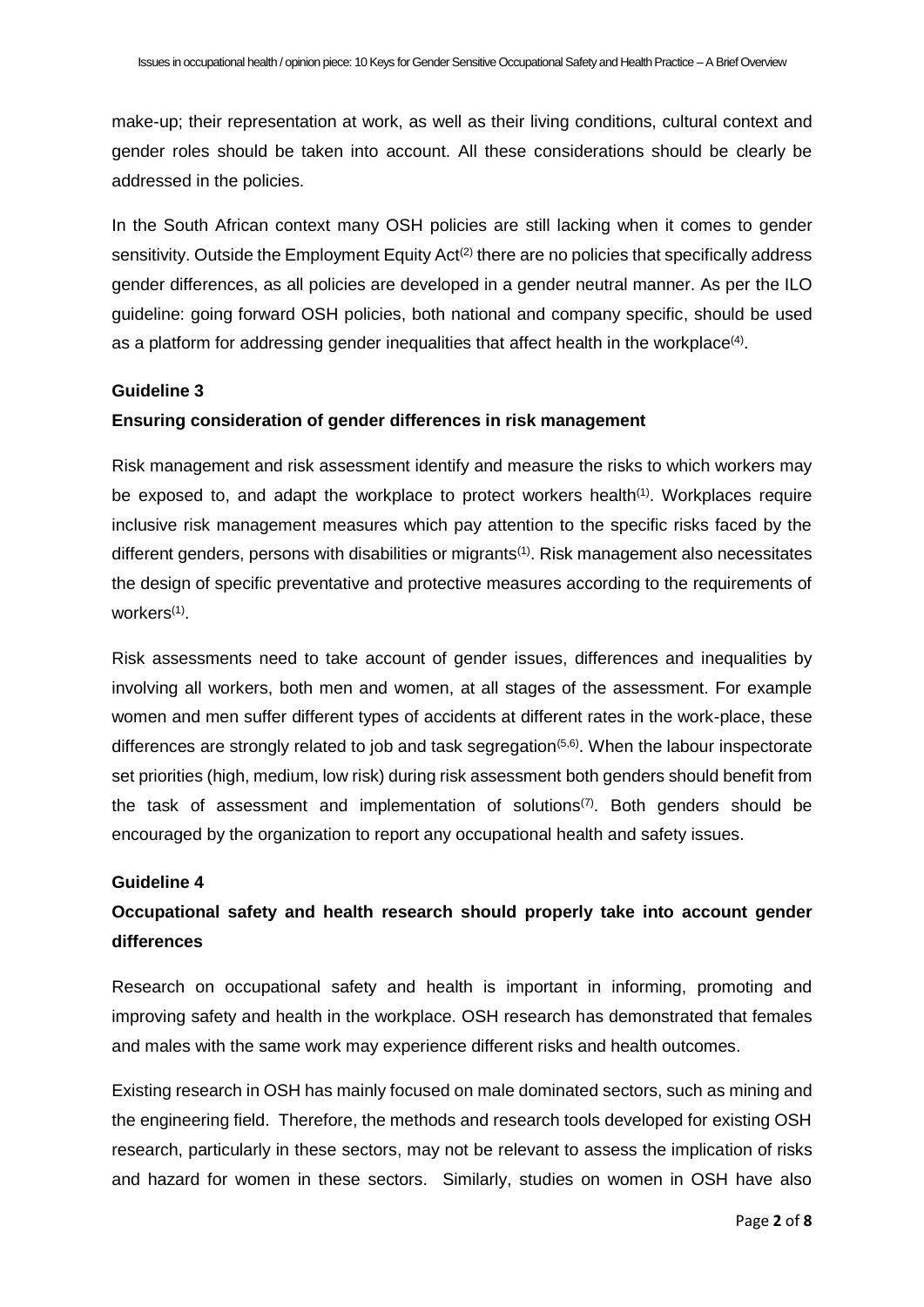focused on sectors where females dominate, such as health care and domestic related work, making the research tools developed for these studies not relevant to assess implications for male workers in such sectors. In addition, research on OSH does not consider gender-specific factors when designing studies and analyzing data, hence gender-neutral expressions such as "workers" and "employees" are often used.

Encouraging organizations to fund research on gender issues in the workplace will ensure that health and safety becomes more gender sensitive. (1)

#### **Guideline 5**

#### **Developing gender sensitive OSH indicators based on sex-disaggregated data**

"What gets measured gets done." Occupational safety and health indicators allow industries, governments and stakeholders to evaluate, monitor and design programmes for the prevention of occupational injuries, disease and fatalities.

Collection of OSH indicators by sex allows for gender sensitive research, planning, implementation and monitoring of programmes as well as analysis. Where you are able to sex disaggregate data roles, real situations and general conditions of men and women can be investigated. There is a need to improve gender sensitivity in data collection with in industry and a need for more sharing of data for research, prevention and policy design.

Analysis of data allows research into biological and socio-cultural differences between men and women and their effect on health and safety at work. The analysis of sex disaggregated data in Germany by the NRW institute of Health and Work identified a gender gap in occupational health which allowed new policy targets and identification of measures and approaches to OHS to be set (8).

#### **Guideline 6**

## **Promoting equal access to occupational health services and health care for all workers**

WHO estimates that only  $5 - 10\%$  of the working population in developing countries have access to OSH services. OSH services are essential to prevent and manage health care in the workplace and there are many models currently in place in developed countries e.g. the French system, which is focused on occupational medicine and medical examinations, and the Scandinavian multidisciplinary model which involves teams of occupational hygienists, ergonomists, safety and health specialists, psychologists and counsellors. The changing employment patterns in developing countries has resulted in more individuals being employed in the informal economy (especially women) or small enterprises – both of which have no access to OSH services. It is recommended that national and local governments, OSH service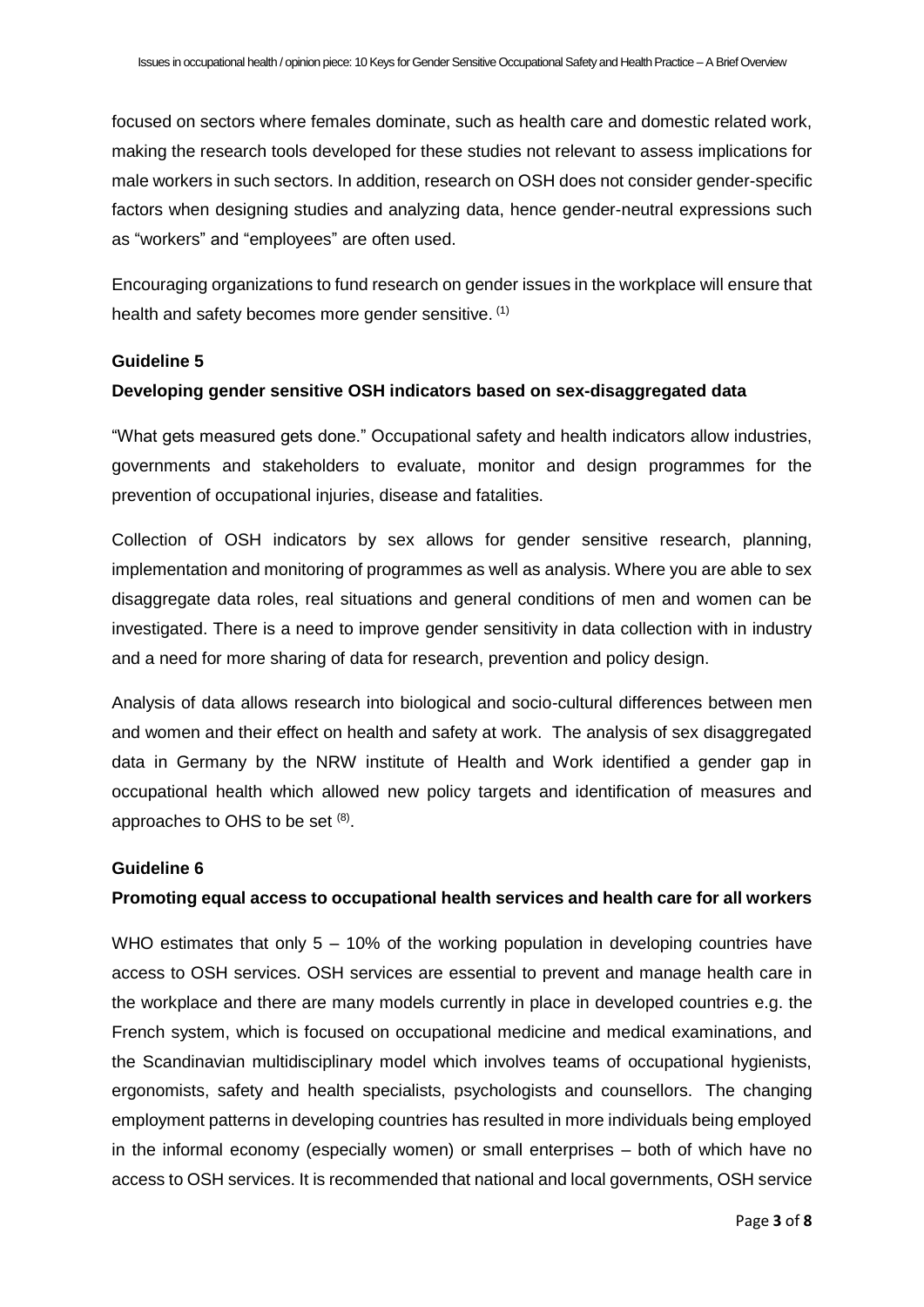providers, employers and workers' organisations should collaborate to revise legislation on accessibility of OSH services to all workers – including shift workers, part-time workers and informal workers.

## **Guideline 7**

# **Ensuring the participation of both men and women workers and their representatives in OSH measures, health promotion and decision-making**

Health Promotion is often considered a feminine issue by men. This can result in an inequitable uptake and attendance of health promotion initiatives and programmes. It is commonly accepted that in OSH decision making committees men are still considered the more important role players. Additionally, in OSH committees and decision making bodes women are regularly under-represented for various reasons. A diversity study conducted in 2014 by a global company found that most of the higher positions are still held by men<sup>(9)</sup>. An over-representation of men in various health-professional capacities, e.g. doctors, safety managers, toxicologists, psychologists and epidemiologists, is also found to be still prevalent.

## **Guideline 8**

## **Providing Information, Education and Training**

Providing information, education and training is a crucial aspect of ensuring the mainstreaming of gender into OSH policies and practices. (10) Accurate information about the relationship between health and the different roles played by males and females needs to be fed into policies.

Information, education and training therefore needs to be provided to all who are able to play a role in mainstreaming gender into OSH and these include: employers, workers and worker representatives, OSH inspectors, safety practitioners, occupational health researchers and all occupational health professionals.(2)

For gender mainstreaming to be a success, it should be the role of national governments to improve on gender-sensitive information and education about hazards and risks in the workplace, paying particular attention on identifying those faced by women. It should be the responsibility of the employer to ensure that when planning for training on OSH, health promotion and prevention in the workplace, gender-sensitive differences in health related behaviour are considered.(2)

#### **Guideline 9**

**Designing work equipment, tools and personal protective equipment for both men and women**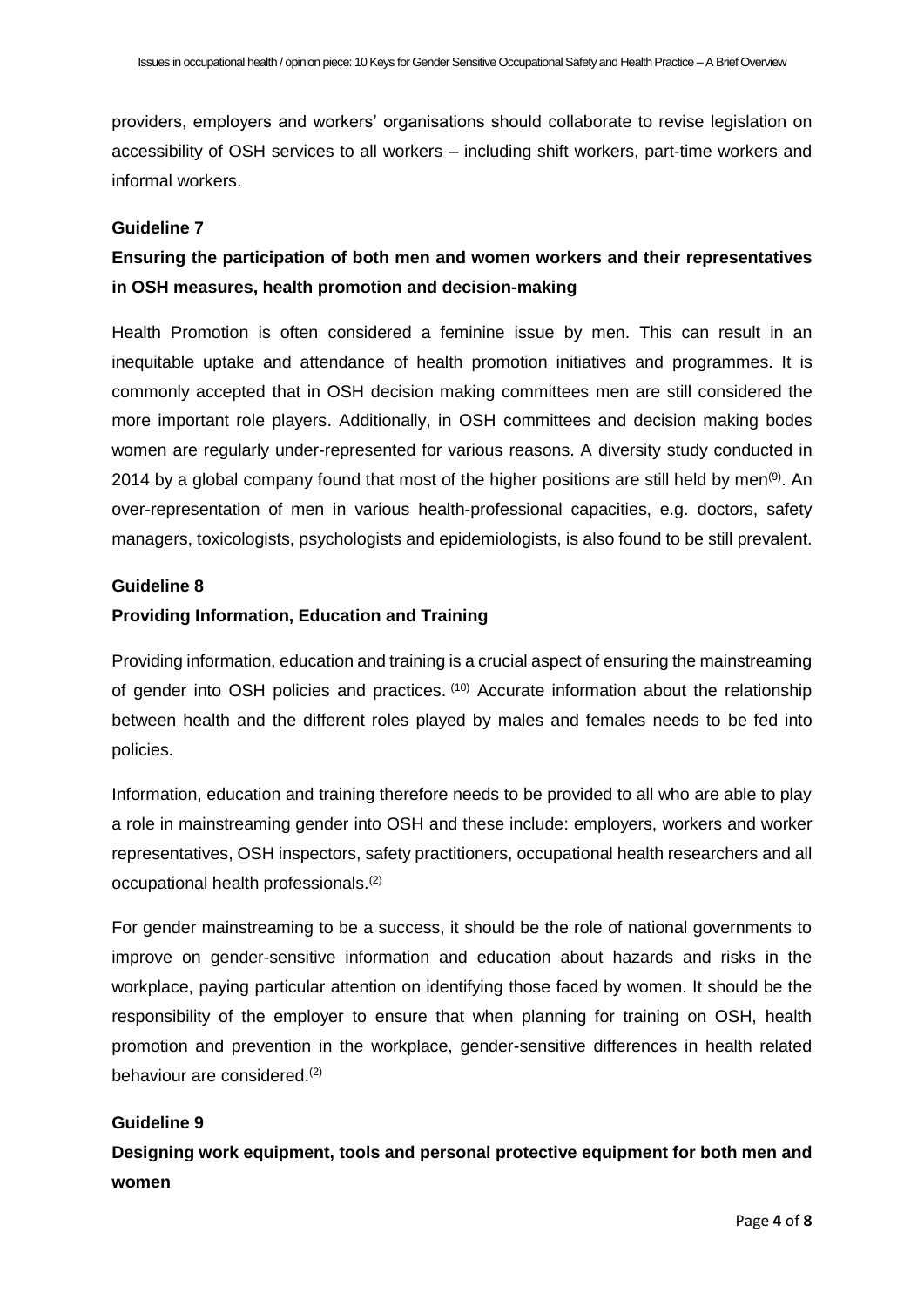Globally, work equipment, tools and personal protective equipment (PPE) have been traditionally designed for the male body size and characteristics. PPE include a hard hat, safety glasses/goggles, respirators, hearing protective devices, gloves, overall/coveralls/jumpsuits and safety boots. Men who do not conform to this male worker model and women have problem finding suitable and comfortable PPE. Poor fitting and limited availability of PPE for women is a critical health and safety issue undermining efforts to protect worker health and safety resulting in exposure risks.

Poor fit to work equipment and tools can force awkward working postures leading to increased risk of musculoskeletal disorders. Mis-match between work equipment and tools contribute to employees' work accident. This problem has been evident with global migration and women entering male traditionally male jobs such as constructing and engineering.

In order to ensure the provision of suitable work equipment, tools and PPE and incorporating women into traditional male jobs and worldwide migration, some countries have started developing anthropometric standard taking into account the diversity of their working population. Australia has reported the need of up-to-date anthropometric database for designers to improve future equipment design. Canada, responding to the need of limited availability of PPE for women has developed a guide enabling all relevant stakeholders to meet PPE needs for women. Similar research studies are needed in South Africa to address these challenges.

#### **Guideline 10**

#### **Working time arrangement and work-life balance**

People are increasingly working longer hours and shift work to meet the demands of the modern world. Approximately 20% of the European and North American working populations work in shifts in the communication, hospitality, transport, healthcare, and manufacturing/industrial industries and roughly 22% of the global work force are reported to work more than 48 hours a week.

Shift work, with inflexible work schedules and little control over workload, is associated with high stress levels and numerous health risks. A contributing stress factor is that family and social life are often disrupted resulting in individuals becoming isolated from friends and family. Shift work can cause an over reliance on sleeping pills, stimulants, drugs, or alcohol in men and women. This is due to the irregular sleeping patterns causing imbalances in the hormonal systems, cardiovascular systems, digestive systems and circadian rhythms of both sexes. The sleep loss and resulting fatigue of shift work can also result in lower performance and an increased risk of work-related accidents. It is also of import that female shift workers have an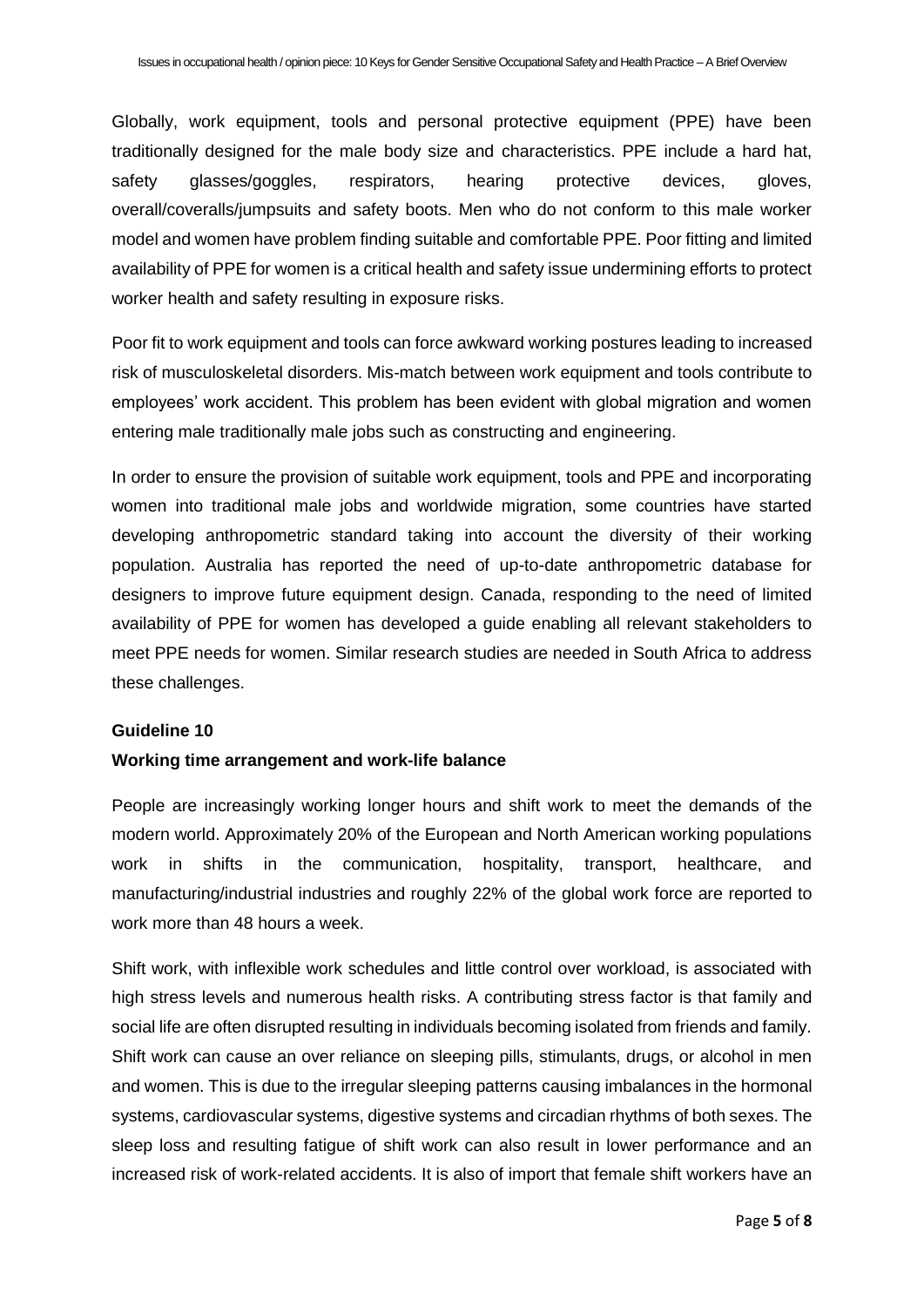increased risk of violence due to late working hours and usage of public transport during quiet hours.

Part-time employment has been shown to be twice more common in women than in men – and this places women at risk of occupational disease and injury as part-time workers often do not receive equal OSH protection. It has been found that part-time workers have an injury rate per hour that is higher than that of full time workers. (1)

It is recommended that national and local authorities on OSH should ensure that working time is raised and considered seriously as an OSH issue. If it receives recognition then it should be regulated and workers should be educated on the topic to ensure adequate work-life balance is strived for.

## **Acknowledgements**

We would like to acknowledge the support of Dr Sophia Kisting and Shanaz Hampson of the NIOH. This study required no funding.

## **Declaration**

There are no conflicts of interest.